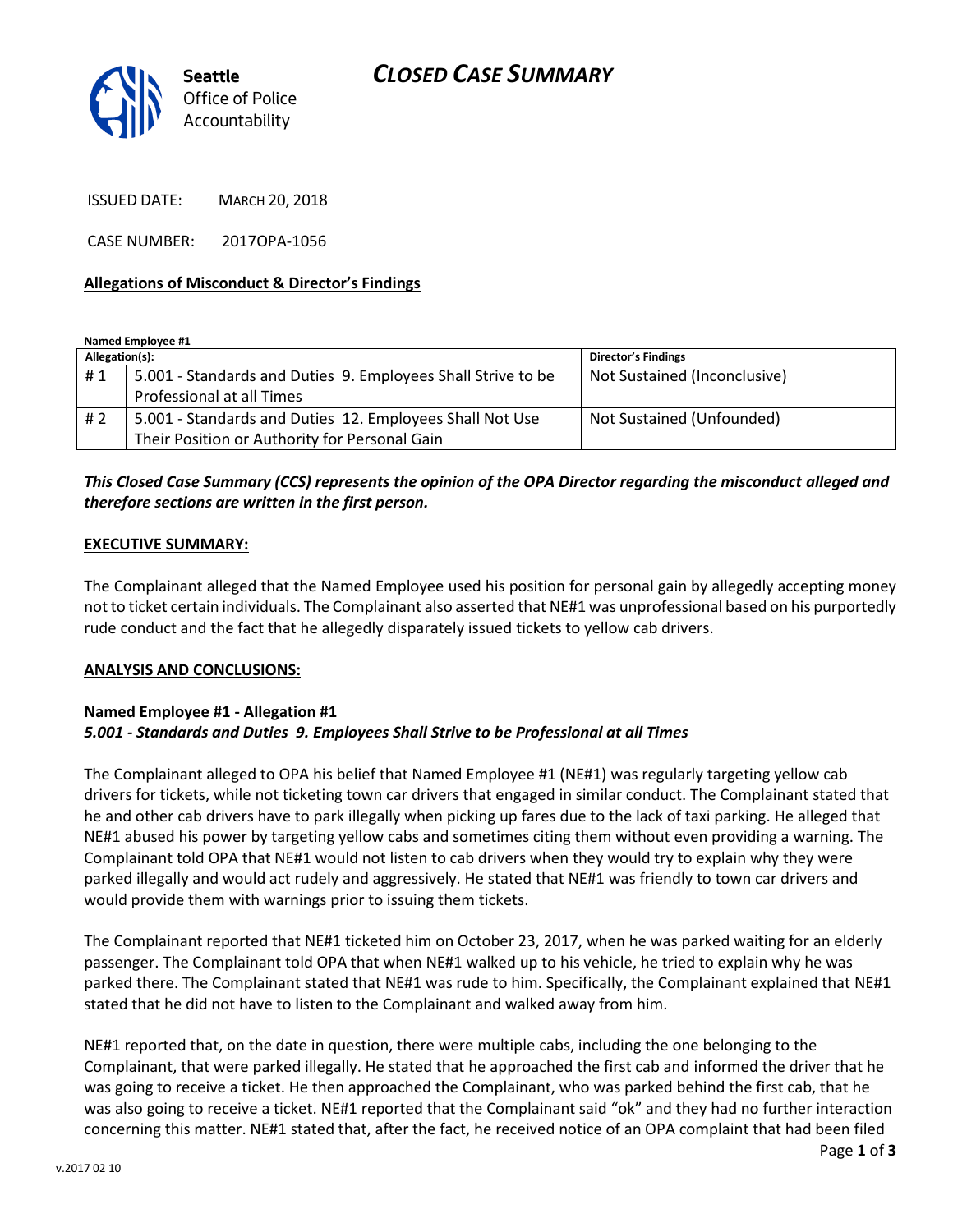

**Seattle** *Office of Police Accountability*

# *CLOSE CASE SUMMARY*

OPA CASE NUMBER: 2017OPA-1056

by the Complainant. NE#1 told OPA that he was professional during his interaction with the Complainant and he knew that was the case because that was his "manner." He further told OPA that he treats cab drivers the same as he treats town car drivers.

Based on photographs of the Complainant's vehicle that were attached to the ticket, it does not appear to be in dispute that the Complainant was parked illegally as he was stopped in a zone marked "Charter Bus Only." Moreover, OPA did a rough analysis of a sampling of tickets issued by NE#1 between October 18, 2017 and October 28, 2017 to determine whether there was any discernable pattern of favoritism. OPA determined that, during this timeframe, NE#1 issued 272 citations. Four of those citations were issued to a Prius, which could suggest a ticket to a yellow cab. Five other tickets were issued to vehicles commonly used as town cars. While not ultimately dispositive, these findings suggest that NE#1 did not have a pattern of disparately ticketing cabs.

SPD Policy 5.001-POL-9 requires that SPD employees "strive to be professional at all times." The policy further instructs that "employees may not engage in behavior that undermines public trust in the Department, the officer, or other officers." (SPD Policy 5.001-POL-9.)

While I find no evidence of disparate treatment and while I conclude that the Complainant was parked illegally on the date in question, I cannot conclusively determine whether NE#1 was professional towards the Complainant. My inability to reach such a determination is based on the dispute of fact between the parties and the lack of video, audio, or other evidence supporting one account over the other. As such, I recommend that this allegation be Not Sustained – Inconclusive.

### Recommended Finding: **Not Sustained (Inconclusive)**

## **Named Employee #1 - Allegation #2** *5.001 - Standards and Duties 12. Employees Shall Not Use Their Position or Authority for Personal Gain*

SPD employees are prohibited from using their position or authority for personal gain. (SPD Policy 5.001-POL-12.)

Here, the Complainant alleged that it was rumored that NE#1 accepted money from town car drivers and, accordingly, did not ticket them. This, if true, would constitute NE#1 using his position for personal gain.

NE#1 adamantly denied engaging in such conduct. He told the OPA investigator assigned to this case that if OPA asked yellow cab drivers about his reputation they would say that he was fair. NE#1 further stated that he had a complaint filed against him one or two years ago by town car drivers, who alleged that he was giving yellow cabs too many warnings.

As discussed above, while not conclusive evidence, the analysis conducted by OPA did not discern any pattern on the part of NE#1 of ticketing yellow cabs over town cars.

I note that this allegation is a very serious one and the Complainant admitted that it was solely based on rumor. The Complainant did not present any evidence establishing that NE#1 engaged in this behavior and OPA was not able to locate any such evidence on its own. For these reasons, this allegation appears to be completely meritless. As such, I recommend that this allegation be Not Sustained – Unfounded.